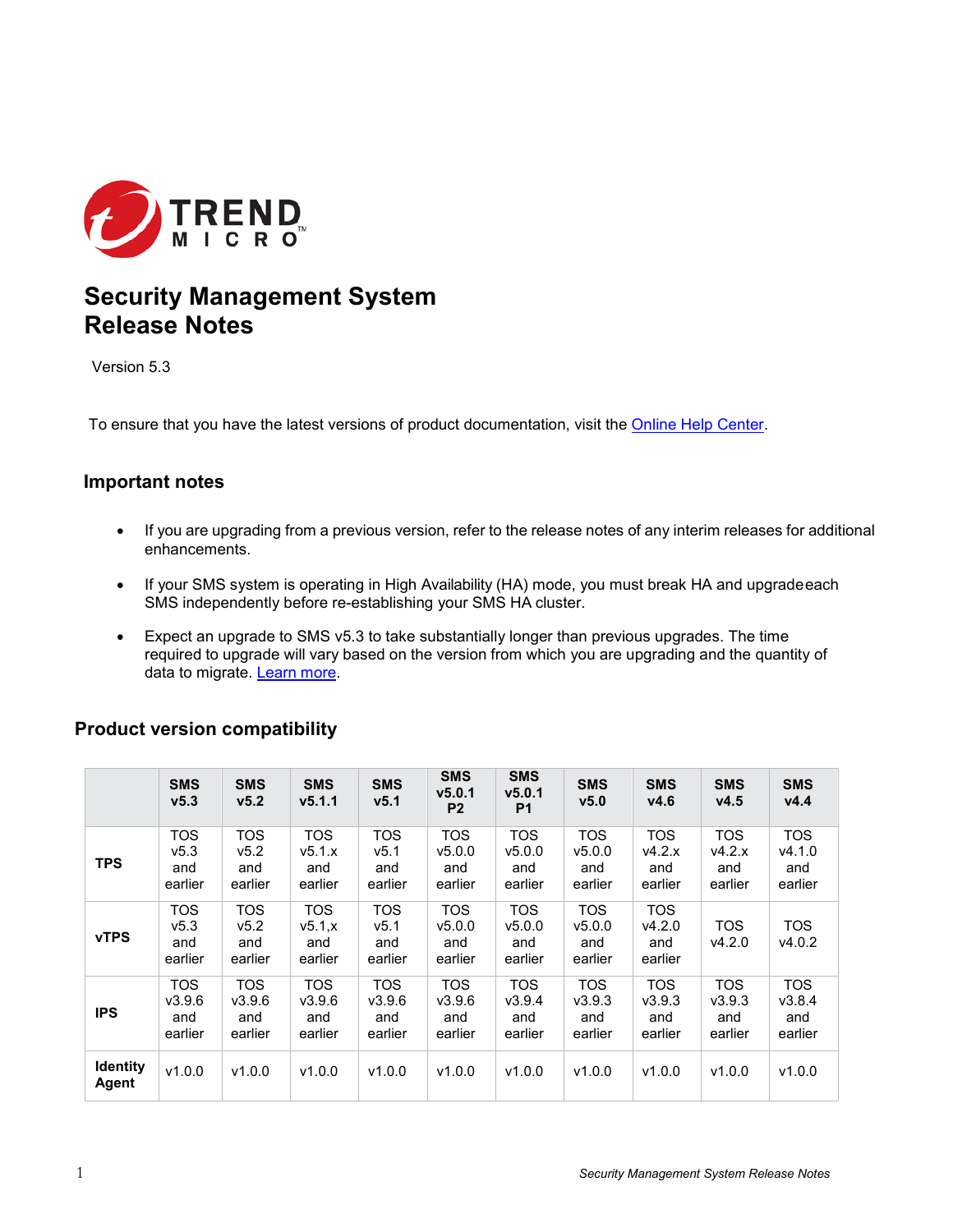#### <span id="page-1-0"></span>**Software updates and migration**

Be sure to perform a full backup with events prior to attempting an upgrade.

You cannot upgrade any SMS or vSMS from a version that is no longer supported. [Learn more](https://success.trendmicro.com/solution/TP000071914-TippingPoint-End-of-Life-EOL-dates) about which versions are no longer supported.

• Upgrading SMS on Gen6 hardware is not supported in this release. Learn more in [Product Bulletin 1041.](https://success.trendmicro.com/solution/TP000118116-PB-1041-EOS-EOL-Announcement-for-SMS-G6-G7-G8) Gen6 is a hardware platform that shows as system model SMS H1 in the SMS CLI. To determine your system model, run the get sys.model command from the SMS CLI:

```
smsdev SMS=> get sys.model
System model (sys.model) = SMS H1
```
Attempting to upgrade to this release on Gen6 hardware will result in an error.

- You can upgrade the SMS to v5.3 directly from SMS v5.0.1 or later. If you are upgrading from a release earlier than v5.0.1 you must first upgrade to SMS 5.0.1, log in to the SMS to activate a Digital Vaccine, and then upgrade to v5.3. [Learn more.](https://success.trendmicro.com/solution/TP000067488)
- A vSMS must run partition version 2 or higher to upgrade to SMS v5.3. If your vSMS is running partition 0 and 1, you cannot upgrade to this version of SMS. You must first perform a full SMS backup, redeploy the v5.0.1 vSMS or the current v5.3 vSMS to get the latest partition version, and then restore the backup. You can restore any SMS database backups beginning with SMS 4.4.0 or later on an SMS running SMS v5.3. Run the get repos.partition-version command from the SMS CLI to identify the partition version on the vSMS.

Because the SMS ssh keys are re-created after a full upgrade, you might see a message identifying the SMS as an unknown host during the ssh connection.

**Important:** Do not interrupt an upgrade that is in progress. If you attempt to reboot the SMS, or if there is a loss of power, the disruption could result in complete data loss and render the system unrecoverable.

The SMS v5.3 upgrade package requires at least 12 GB of memory and 300 GB of space. Because this larger package involves staging and restoring data across two reboots, a full upgrade to SMS v5.3 can take between 35 minutes and several hours to complete. Factor in 90 seconds for every 2 million records of historical data that you want restored. If you do not require historical data, you can reduce the upgrade time by navigating to **Admin > Database** in the SMS Client and deleting it.

For vSMS, upgrade times depend on the number of configured CPUs and the virtual disk performance.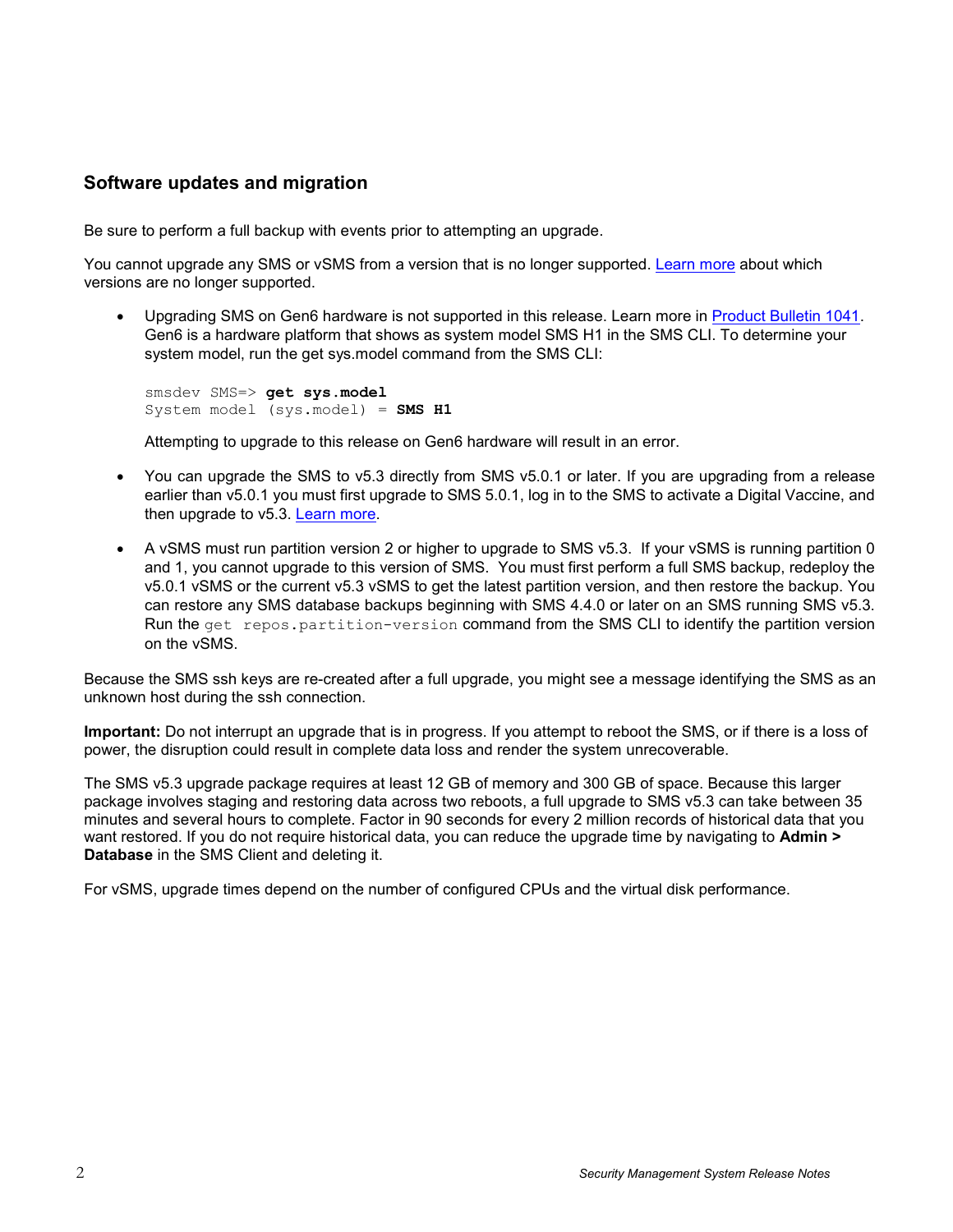The estimated times noted in the following table apply to users upgrading from SMS v5.0.1 and later. You can monitor your upgrade status from the VGA console or virtual console.

| <b>Step</b> | Task                      | <b>Process</b> | <b>Estimated time</b>      | <b>SMS status</b> |
|-------------|---------------------------|----------------|----------------------------|-------------------|
|             | Download upgrade package. | Manual         | Varies <sup>1</sup>        | Available         |
| 2           | Install upgrade package.  | Manual         | 2-10 minutes               | Unavailable       |
| 3           | Migrate data.             | Automatic      | Up to 3 hours <sup>2</sup> | Unavailable       |

<span id="page-2-0"></span> $\overline{1)}$  Network speed determines the time to download a 1.8 GB file.

<span id="page-2-1"></span> $^{2)}$  Depends on the amount of data to migrate. The SMS automatically reboots after step 2 and is not available for logins until step 3 has completed. *Do not reboot the SMS during this time*.

### **Release contents**

| <b>Description</b>                                                                                                                                                                                                                                                                                                                                                                                                                                   | <b>Reference</b> |  |  |  |
|------------------------------------------------------------------------------------------------------------------------------------------------------------------------------------------------------------------------------------------------------------------------------------------------------------------------------------------------------------------------------------------------------------------------------------------------------|------------------|--|--|--|
| The Filters for Review interface of the SMS web management console provides operational,<br>security, and performance contexts so you can make strategic changes to your security policy<br>according to filter factors relevant to the policy.                                                                                                                                                                                                      |                  |  |  |  |
| Performance management features of the SMS web management console's Filters for<br>Review interface are supported only on TPS and vTPS devices running TOS v5.3 or later.                                                                                                                                                                                                                                                                            |                  |  |  |  |
| To learn more about this feature, refer to the SMS User Guide.                                                                                                                                                                                                                                                                                                                                                                                       |                  |  |  |  |
| With the Server Name Indication (SNI) protocol extension, the SMS can now accept multiple<br>certificates and keys from a single SSL server. This enables the server to safely host multiple<br>TLS/SSL certificates (up to 1000 per device) for multiple sites under a single IP.<br>When configuring SSL to accept multiple certificates and keys, ensure that you do not enable<br>the SSLv3 protocol. The SSLv3 protocol is disabled by default. |                  |  |  |  |
| The SMS now supports TLSv1.2 in FIPS mode for the following:                                                                                                                                                                                                                                                                                                                                                                                         | <b>New</b>       |  |  |  |
| SMS Client communication (ports 9003 and 10042)                                                                                                                                                                                                                                                                                                                                                                                                      |                  |  |  |  |
| <b>TMC</b> connections                                                                                                                                                                                                                                                                                                                                                                                                                               |                  |  |  |  |
| Device connections                                                                                                                                                                                                                                                                                                                                                                                                                                   |                  |  |  |  |
| LDAP connections                                                                                                                                                                                                                                                                                                                                                                                                                                     |                  |  |  |  |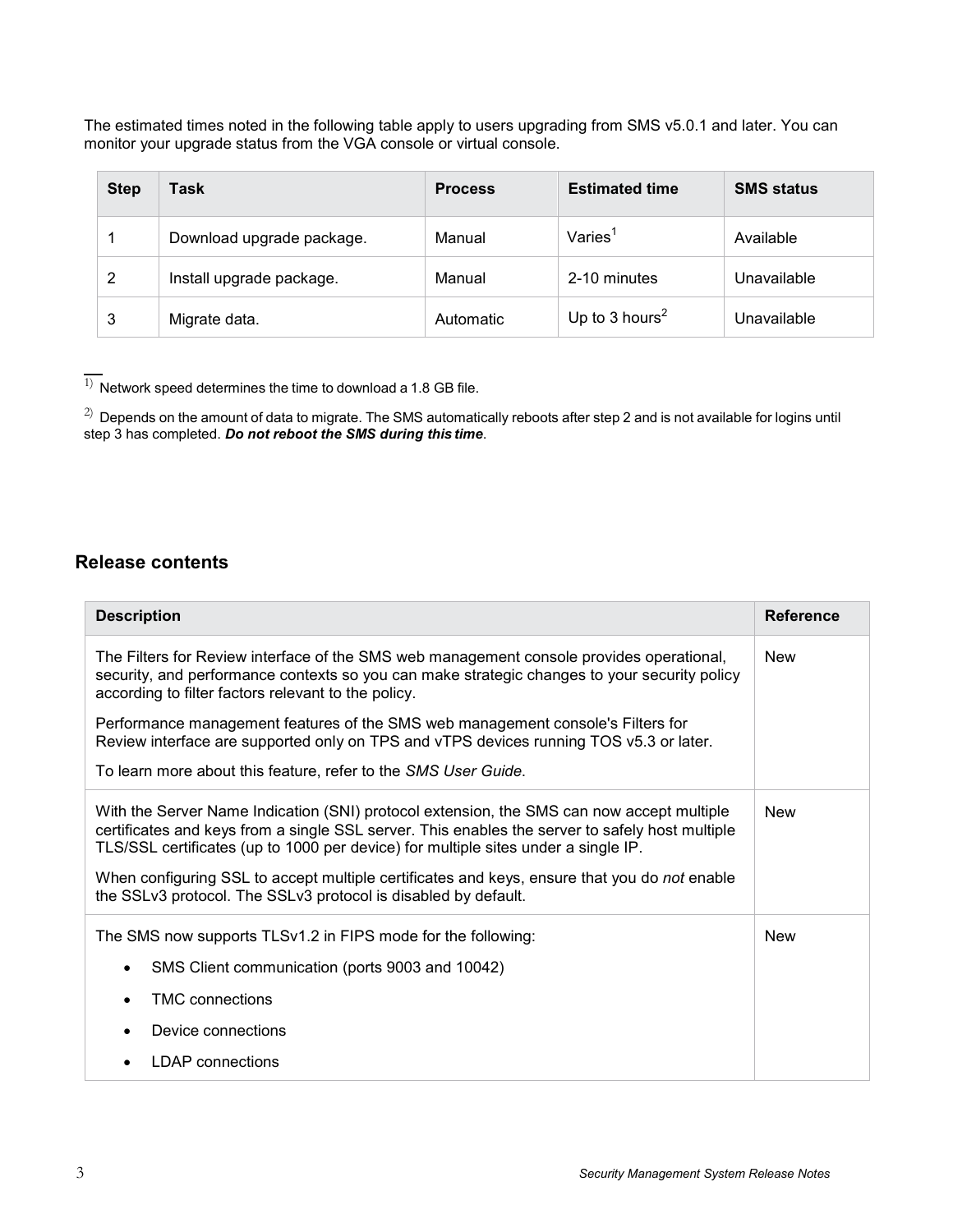| The number of supported ciphers for SSL inspection has increased from 11 to 14. The<br>following three cipher suites are now supported:                                                                                           |           |  |  |
|-----------------------------------------------------------------------------------------------------------------------------------------------------------------------------------------------------------------------------------|-----------|--|--|
| TLS_ECDHE_RSA_WITH_AES_256_GCM_SHA384<br>$\bullet$                                                                                                                                                                                |           |  |  |
| TLS_ECDHE_RSA_WITH_AES_128_GCM_SHA256<br>$\bullet$                                                                                                                                                                                |           |  |  |
| TLS_ECDHE_RSA_WITH_CHACHA20_POLY1305_SHA256                                                                                                                                                                                       |           |  |  |
| To see the full list of supported cipher suites, navigate to Profiles > Shared Settings > SSL<br>Servers > New in the SMS Client. The list of supported cipher suites automatically updates<br>based on your protocol selections. |           |  |  |
| The SMS database has increased its maximum entries for the following statistics:                                                                                                                                                  | TIP-26599 |  |  |
| Historical Port Traffic Stats to 150 million<br>$\bullet$                                                                                                                                                                         |           |  |  |
| Device Traffic Data to 40 million<br>$\bullet$                                                                                                                                                                                    |           |  |  |
| The SMS now sends an SNMP trap to the network management console with information on<br>which profile, DV, or other object had a distribution failure.                                                                            | TIP-35736 |  |  |
| Scheduled SMS database backups to an external NFS system no longer fail intermittently.                                                                                                                                           | TIP-37132 |  |  |
| Enterprise Vulnerability Remediation (eVR) scans now support non-ASCII characters in<br>filenames.                                                                                                                                | TIP-35729 |  |  |
| Profile distributions no longer fail when a DNS exception conflicts with a URL exception that<br>has been removed.                                                                                                                | TIP-40289 |  |  |
| SSL inspection active session information has been removed from both the SMS and LSM.                                                                                                                                             | TIP-43661 |  |  |
| Performance issues and dropped packets occurring repeatedly after distributing profile<br>updates has been addressed in this release.                                                                                             | TIP-40771 |  |  |
| Quarantine exceptions no longer fail if they are also named resources.                                                                                                                                                            | TIP-33585 |  |  |
| The documentation has been updated to clarify that users with Administrative privileges can<br>view and clear the audit logs for TPS devices.                                                                                     | TIP-36496 |  |  |
| An issue that encumbered SMS logins has been resolved.                                                                                                                                                                            | TIP-39910 |  |  |
| Recurring DV and profile distribution schedules and history now include a time zone so the<br>time displayed is unambiguous. The time zone displayed matches the SMS client.                                                      | TIP-41430 |  |  |
| The TPS and SMS interfaces no longer permit hostnames to include periods (.). Hostnames<br>can consist only of alpha-numeric characters and hyphens, and cannot exceed 63 characters<br>or have a hyphen at the beginning or end. | TIP-44323 |  |  |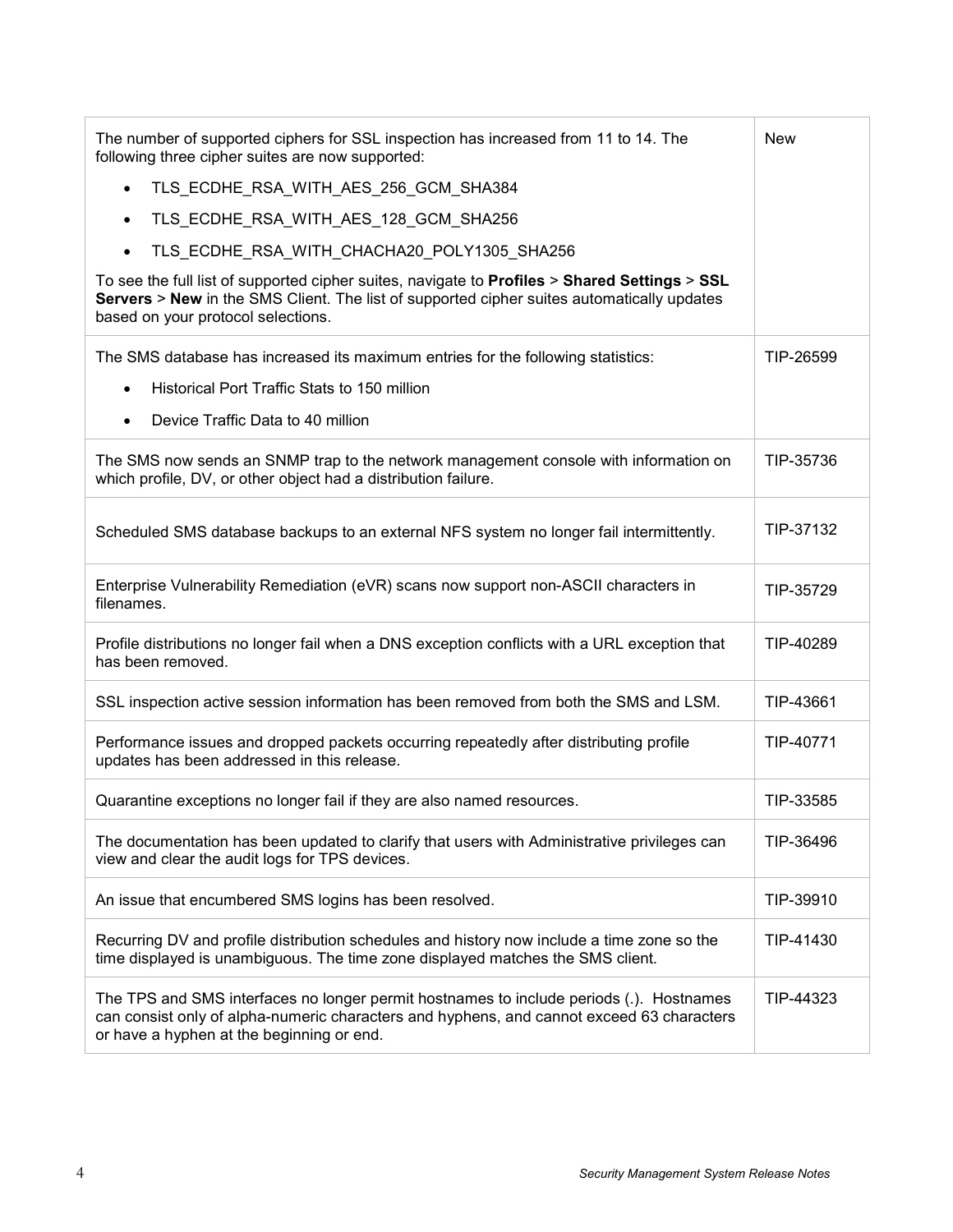# **Known issues**

| <b>Description</b>                                                                                                                                                                                                                                                                                                                                                                                                                                                                                                                                  | <b>Reference</b>       |
|-----------------------------------------------------------------------------------------------------------------------------------------------------------------------------------------------------------------------------------------------------------------------------------------------------------------------------------------------------------------------------------------------------------------------------------------------------------------------------------------------------------------------------------------------------|------------------------|
| Performing a backup and restore of the SMS database will not preserve Filter Performance<br>Correlation data.                                                                                                                                                                                                                                                                                                                                                                                                                                       | TIP-42709              |
| After an upgrade to SMS v5.3 from a previous version, the number of Attacked Vulnerable<br>Hosts on the SMS web management console does not reflect the pre-migration count.                                                                                                                                                                                                                                                                                                                                                                        | TIP-44771              |
| The Edit Bulk action does not remove tag categories from user-provided Reputation entries.<br>To remove tag categories from an entry, go to Profiles > Reputation Database > Search<br>Entries, search for an entry, select entries in the search results, and click Edit.<br>The search results display the first 10,000 entries. If you are modifying more than 10,000<br>entries, you must repeat this procedure. When searching for URL entries, the search results<br>table will not automatically refresh. Click Search to refresh the table. | TIP-37913              |
| When you enable SSL inspection on a device, the SMS does not notify you that you must<br>reboot.                                                                                                                                                                                                                                                                                                                                                                                                                                                    | TIP-43951              |
| When you attempt to distribute too many TLS/SSL certificates to a device, the resulting error<br>message incorrectly specifies CA certificates as the problem.<br>Disregard the error and reduce the number of certificates.                                                                                                                                                                                                                                                                                                                        | TIP-44753              |
| The File System: OS information is displayed twice in the SMS Health Statistics.                                                                                                                                                                                                                                                                                                                                                                                                                                                                    | TIP-39833              |
| Certain naming configurations could trigger a condition that causes profile distributions to fail.<br>To prevent failures, make sure that the names of your profiles, segments, virtual segments,<br>and certificates are less than 55 characters. Also restrict the characters in the name of your<br>SSL policy to alphanumeric characters only. The use of special characters in the SSL policy<br>name has caused profile distributions to fail, including: $\kappa \leq 1$ , :                                                                 | TIP-45073<br>TIP-38808 |
| The System Health and Performance graphics display a different power supply status for<br>440T devices depending on which TOS the SMS is running. SMS v5.0.1 displays $n/a$ , and<br>SMS v5.1.0 displays 50%.                                                                                                                                                                                                                                                                                                                                       | TIP-36468              |
| The SMS web management console shows the incorrect time zone only when set to GMT +/-<br>00:30 time zones.<br>For the correct time, refer to the SMS Client console.                                                                                                                                                                                                                                                                                                                                                                                | TIP-33377              |
| The SMS does not activate a Digital Vaccine package when it contains a significant number of<br>malware tags for a filter.                                                                                                                                                                                                                                                                                                                                                                                                                          | TIP-33378              |